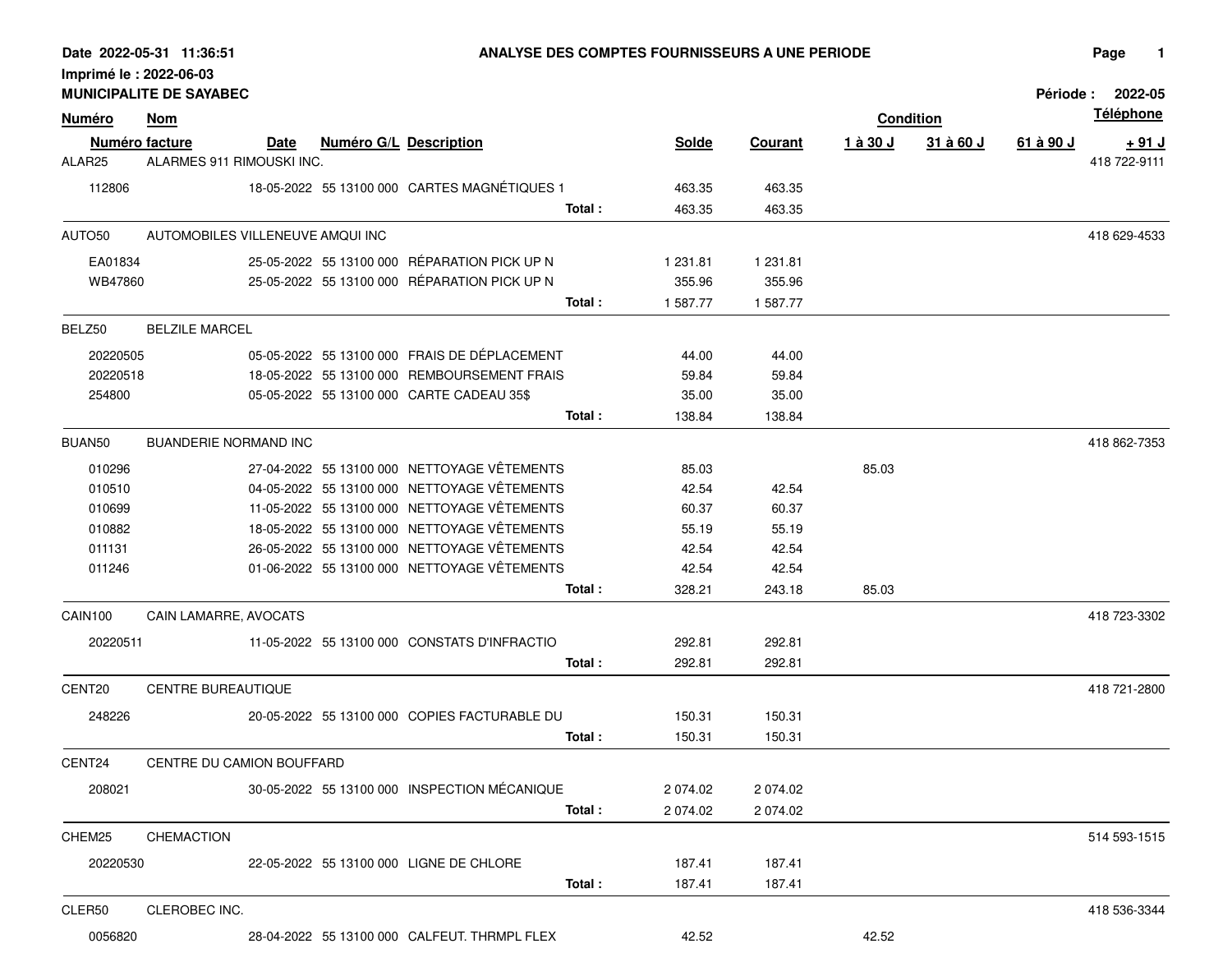|          | <b>MUNICIPALITE DE SAYABEC</b>     |      |                                   |                                              |        |              |                |          |                  | <b>Période :</b> | 2022-05          |
|----------|------------------------------------|------|-----------------------------------|----------------------------------------------|--------|--------------|----------------|----------|------------------|------------------|------------------|
| Numéro   | <b>Nom</b>                         |      |                                   |                                              |        |              |                |          | <b>Condition</b> |                  | <b>Téléphone</b> |
|          | Numéro facture                     | Date | Numéro G/L Description            |                                              |        | <b>Solde</b> | <b>Courant</b> | 1 à 30 J | 31 à 60 J        | 61 à 90 J        | <u>+ 91 J</u>    |
| CLER50   | CLEROBEC INC.                      |      |                                   |                                              |        |              |                |          |                  |                  | 418 536-3344     |
| 0056972  |                                    |      | 04-05-2022 55 13100 000 LAMPE     |                                              |        | 14.94        | 14.94          |          |                  |                  |                  |
| 0057122  |                                    |      |                                   | 10-05-2022 55 13100 000 RUBAN CONDUIT TTUS 4 |        | 80.01        | 80.01          |          |                  |                  |                  |
| 0057123  |                                    |      |                                   | 10-05-2022 55 13100 000 PINCEAUX, THERMOPLAS |        | 16.64        | 16.64          |          |                  |                  |                  |
| 0057345  |                                    |      | 17-05-2022 55 13100 000 CORDE     |                                              |        | 20.68        | 20.68          |          |                  |                  |                  |
| 0057417  |                                    |      |                                   | 18-05-2022 55 13100 000 ECOSPIKE 32"         |        | 39.51        | 39.51          |          |                  |                  |                  |
| 0057418  |                                    |      | 18-05-2022 55 13100 000 RACCORD Y |                                              |        | 17.79        | 17.79          |          |                  |                  |                  |
| 0057485  |                                    |      |                                   | 20-05-2022 55 13100 000 CADENAS, CLÉ         |        | 2.29         | 2.29           |          |                  |                  |                  |
| 0057638  |                                    |      |                                   | 26-05-2022 55 13100 000 CAP AIR CLIMATISÉE   |        | 9.88         | 9.88           |          |                  |                  |                  |
| 0057639  |                                    |      |                                   | 26-05-2022 55 13100 000 4 POCHES DE CALCIUM  |        | 102.05       | 102.05         |          |                  |                  |                  |
| 0057657  |                                    |      |                                   | 27-05-2022 55 13100 000 GRAINE DE PELOUSE    |        | 32.18        | 32.18          |          |                  |                  |                  |
| 0057851  |                                    |      | 02-06-2022 55 13100 000 TAILRAP   |                                              |        | 20.67        | 20.67          |          |                  |                  |                  |
|          |                                    |      |                                   |                                              | Total: | 399.16       | 356.64         | 42.52    |                  |                  |                  |
| CONS60   | CONSTRUCTION DJL INC               |      |                                   |                                              |        |              |                |          |                  |                  | 418 392-5055     |
|          | 140202218010680                    |      |                                   | 20-04-2022 55 13100 000 ASPHALTE FROIDE      |        | 1483.76      |                | 1483.76  |                  |                  |                  |
|          |                                    |      |                                   |                                              | Total: | 1483.76      |                | 1483.76  |                  |                  |                  |
| DEFI25   | DÉFI.PREMIERS SECOURS              |      |                                   |                                              |        |              |                |          |                  |                  | 418 629-0068     |
| 2022-749 |                                    |      |                                   | 03-05-2022 55 13100 000 1 PLAN DE SERVICE    |        | 459.90       | 459.90         |          |                  |                  |                  |
|          |                                    |      |                                   |                                              | Total: | 459.90       | 459.90         |          |                  |                  |                  |
|          |                                    |      |                                   |                                              |        |              |                |          |                  |                  |                  |
| DPPI25   | DP PIÈCES D'AUTO                   |      |                                   |                                              |        |              |                |          |                  |                  | 418 536-3515     |
| 2138     |                                    |      |                                   | 06-04-2022 55 13100 000 TRIPLE STRENGHT GLAS |        | 45.19        |                | 45.19    |                  |                  |                  |
| 2659     |                                    |      |                                   | 28-04-2022 55 13100 000 POCHES ABSORBANTS    |        | $-7.00$      |                |          | $-7.00$          |                  |                  |
| 2814     |                                    |      |                                   | 04-05-2022 55 13100 000 3/4, NUT, STUD       |        | 184.23       | 184.23         |          |                  |                  |                  |
| 3426-1   |                                    |      |                                   | 27-05-2022 55 13100 000 FILTRE À L'HUILE ET  |        | 30.12        | 30.12          |          |                  |                  |                  |
|          |                                    |      |                                   |                                              | Total: | 252.54       | 214.35         | 45.19    | $-7.00$          |                  |                  |
| EPIC50   | EPICERIE RAYMOND BERGER & FILS INC |      |                                   |                                              |        |              |                |          |                  |                  | 418 536-5707     |
| 4039766  |                                    |      |                                   | 17-05-2022 55 13100 000 2x 18 LITRE EAU      |        | 10.00        | 10.00          |          |                  |                  |                  |
| 4039804  |                                    |      | 19-05-2022 55 13100 000 4x EAU    |                                              |        | 37.25        | 37.25          |          |                  |                  |                  |
| 4040095  |                                    |      |                                   | 02-06-2022 55 13100 000 VERRES DE TERRE MOYE |        | 40.19        | 40.19          |          |                  |                  |                  |
| 4040096  |                                    |      | 02-06-2022 55 13100 000 MAIS      |                                              |        | 2.29         | 2.29           |          |                  |                  |                  |
| 7053373  |                                    |      |                                   | 21-04-2022 55 13100 000 2x 18 LITRES EAU     |        | 10.00        |                | 10.00    |                  |                  |                  |
|          |                                    |      |                                   |                                              | Total: | 99.73        | 89.73          | 10.00    |                  |                  |                  |
| EQUI25   | EQUIPEMENTS BELZILE INC.           |      |                                   |                                              |        |              |                |          |                  |                  | 418 629-3632     |
| 11191579 |                                    |      |                                   | 17-05-2022 55 13100 000 2 CÂBLES 5x8 DÉBOUCH |        | 513.93       | 513.93         |          |                  |                  |                  |
|          |                                    |      |                                   |                                              | Total: | 513.93       | 513.93         |          |                  |                  |                  |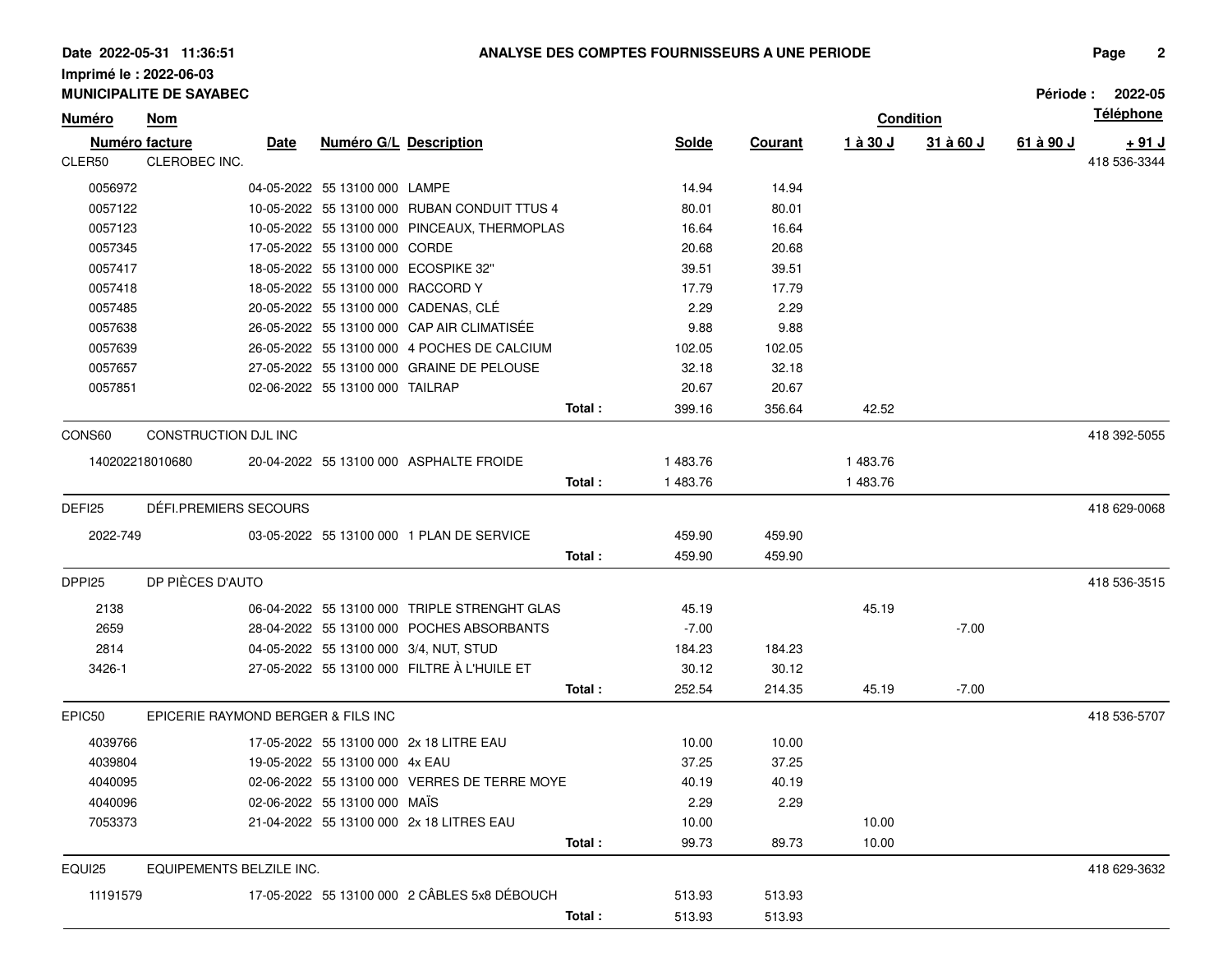|               | <b>MUNICIPALITE DE SAYABEC</b> |                                       |                               |                                              |         |              |                |          |                  |           | Période: 2022-05 |
|---------------|--------------------------------|---------------------------------------|-------------------------------|----------------------------------------------|---------|--------------|----------------|----------|------------------|-----------|------------------|
| <u>Numéro</u> | <b>Nom</b>                     |                                       |                               |                                              |         |              |                |          | <b>Condition</b> |           | <b>Téléphone</b> |
|               | <b>Numéro facture</b>          | Date                                  | <b>Numéro G/L Description</b> |                                              |         | <b>Solde</b> | <b>Courant</b> | 1 à 30 J | 31 à 60 J        | 61 à 90 J | <u>+ 91 J</u>    |
| FOND50        |                                | FONDS D'INFORMATION SUR LE TERRITOIRE |                               |                                              |         |              |                |          |                  |           | 866 226-0977     |
| 202201061033  |                                |                                       |                               | 02-05-2022 55 13100 000 AVIS DE MUTATIONS -  |         | 30.00        | 30.00          |          |                  |           |                  |
|               |                                |                                       |                               |                                              | Total:  | 30.00        | 30.00          |          |                  |           |                  |
| GENE50        |                                | WAJAX (GENERATRICE DRUMMOND)          |                               |                                              |         |              |                |          |                  |           | 800 567-3835     |
| VQ3257        |                                |                                       |                               | 29-04-2022 55 13100 000 INSPECTION 2022      |         | 749.07       |                | 749.07   |                  |           |                  |
|               |                                |                                       |                               |                                              | Total : | 749.07       |                | 749.07   |                  |           |                  |
| GLSL25        |                                | GLS LOGISTICS SYSTEMS CANADA LTD      |                               |                                              |         |              |                |          |                  |           | 888 636-8666     |
| 21702698      |                                |                                       |                               | 22-04-2022 55 13100 000 CUEILLETTE SAYABEC D |         | 12.11        |                | 12.11    |                  |           |                  |
| 21902803      |                                |                                       |                               | 06-05-2022 55 13100 000 CUEILLETTE SAYABEC D |         | 19.55        | 19.55          |          |                  |           |                  |
| 22002785      |                                |                                       |                               | 13-05-2022 55 13100 000 CUEILLETTE SAYABEC D |         | 16.28        | 16.28          |          |                  |           |                  |
| 22102763      |                                |                                       |                               | 20-05-2022 55 13100 000 CUEILLETTE SAYABEC D |         | 15.70        | 15.70          |          |                  |           |                  |
| 22202645      |                                |                                       |                               | 27-05-2022 55 13100 000 CUEILLETTE SAYABEC D |         | 10.35        | 10.35          |          |                  |           |                  |
|               |                                |                                       |                               |                                              | Total:  | 73.99        | 61.88          | 12.11    |                  |           |                  |
| GROU45        | <b>GROUPE TAQ</b>              |                                       |                               |                                              |         |              |                |          |                  |           | 418 629-5256     |
|               |                                |                                       |                               |                                              |         |              |                |          |                  |           |                  |
| 27026         |                                |                                       |                               | 29-04-2022 55 13100 000 ENVELOPPES #10 SFDG  |         | 385.17       |                | 385.17   |                  |           |                  |
|               |                                |                                       |                               |                                              | Total:  | 385.17       |                | 385.17   |                  |           |                  |
| GROU65        | GROUPE VOYER INC.              |                                       |                               |                                              |         |              |                |          |                  |           | 418 723-4245     |
| 75233         |                                |                                       |                               | 14-04-2022 55 13100 000 GASKET DE FLANGE 1/8 |         | 135.25       |                | 135.25   |                  |           |                  |
|               |                                |                                       |                               |                                              | Total:  | 135.25       |                | 135.25   |                  |           |                  |
| HYDR50        | HYDRO-QUEBEC                   |                                       |                               |                                              |         |              |                |          |                  |           | 800 563-0730     |
| 614502855539  |                                |                                       |                               | 25-04-2022 55 13100 000 USINE DE FILTRATION  |         | 3 097.27     |                | 3 097.27 |                  |           |                  |
| 615402564771  |                                |                                       |                               | 02-05-2022 55 13100 000 LUMIÈRES CLIGNOTANTE |         | 46.85        | 46.85          |          |                  |           |                  |
| 615402564772  |                                |                                       |                               | 02-05-2022 55 13100 000 LUMINAIRE CENTRE COM |         | 21.47        | 21.47          |          |                  |           |                  |
| 615402564774  |                                |                                       |                               | 02-05-2022 55 13100 000 LUMINAIRES - DU 1ER  |         | 855.39       | 855.39         |          |                  |           |                  |
| 650502740351  |                                |                                       |                               | 26-04-2022 55 13100 000 PARC PIERRE BROCHU - |         | 65.95        |                | 65.95    |                  |           |                  |
| 650502740352  |                                |                                       |                               | 26-04-2022 55 13100 000 SENTIERS MIC MAC - D |         | 337.35       |                | 337.35   |                  |           |                  |
| 676602397193  |                                |                                       |                               | 05-05-2022 55 13100 000 CENTRE COMMUNAUTAIRE |         | 1 302.60     | 1 302.60       |          |                  |           |                  |
| 682002713146  |                                |                                       |                               | 05-05-2022 55 13100 000 PP1 - DU 5 AVRIL AU  |         | 1 320.88     | 1 320.88       |          |                  |           |                  |
| 682002713147  |                                |                                       |                               | 05-05-2022 55 13100 000 RÉSERVOIR - DU 5 AVR |         | 2 151.78     | 2 151.78       |          |                  |           |                  |
| 682002713148  |                                |                                       |                               | 05-05-2022 55 13100 000 ÉTANGS AÉRÉES - DU 5 |         | 1489.46      | 1489.46        |          |                  |           |                  |
|               |                                |                                       |                               |                                              | Total:  | 10 689.00    | 7 188.43       | 3 500.57 |                  |           |                  |
| <b>LES 07</b> |                                | LES PÉTROLES BSL S.E.C.               |                               |                                              |         |              |                |          |                  |           | 418 723-7664     |
| 000777904381  |                                |                                       |                               | 09-05-2022 55 13100 000 FOURNAISE-MAZOUT 2 - |         | 1469.14      | 1469.14        |          |                  |           |                  |
| 00077904247   |                                |                                       |                               | 02-05-2022 55 13100 000 FOURNAISE-MAZOUT 2 - |         | 2 356.34     | 2 356.34       |          |                  |           |                  |
| 00077904256   |                                |                                       |                               | 26-04-2022 55 13100 000 DIESEL UFTS QC5 - 1. |         | 567.18       |                | 567.18   |                  |           |                  |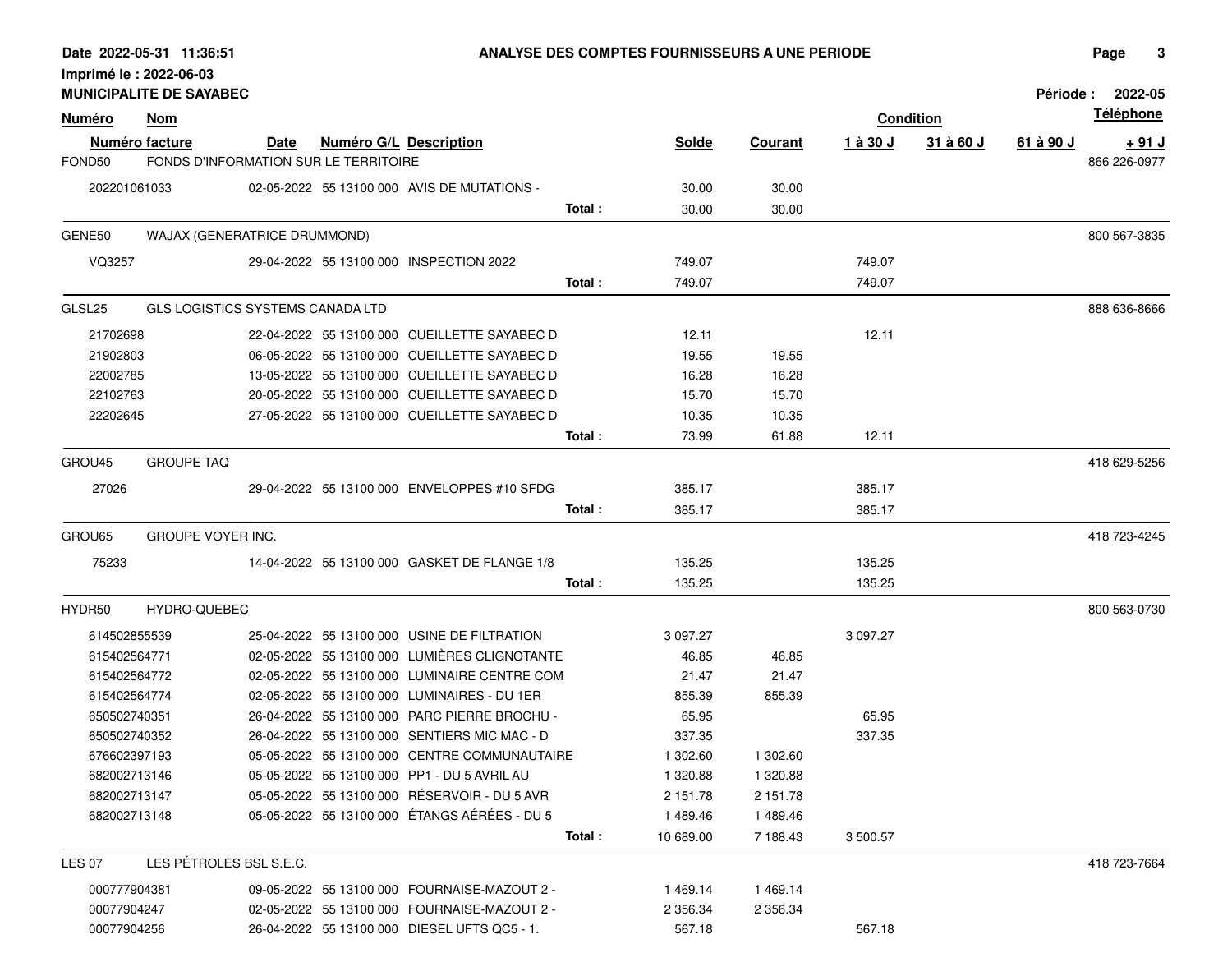|               |             | <b>MUNICIPALITE DE SAYABEC</b> |                           |                        |                                              |                      |                |          |                  |           | Période: 2022-05 |
|---------------|-------------|--------------------------------|---------------------------|------------------------|----------------------------------------------|----------------------|----------------|----------|------------------|-----------|------------------|
| <u>Numéro</u> |             | <b>Nom</b>                     |                           |                        |                                              |                      |                |          | <b>Condition</b> |           | <b>Téléphone</b> |
|               |             | Numéro facture                 | <u>Date</u>               | Numéro G/L Description |                                              | <b>Solde</b>         | <b>Courant</b> | 1 à 30 J | 31 à 60 J        | 61 à 90 J | <u>+ 91 J</u>    |
| <b>LES 07</b> |             | LES PÉTROLES BSL S.E.C.        |                           |                        |                                              |                      |                |          |                  |           | 418 723-7664     |
|               | 00077904390 |                                |                           |                        | 26-04-2022 55 13100 000 FOURNAISE-MAZOUT 2 - | 1 792.74             |                | 1 792.74 |                  |           |                  |
|               | 00077904407 |                                |                           |                        | 02-05-2022 55 13100 000 FOURNAISE-MAZOUT 2 - | 1 666.96             | 1666.96        |          |                  |           |                  |
|               | 00078059701 |                                |                           |                        | 02-05-2022 55 13100 000 FOURNAISE-MAZOUT 2   | 1 508.98             | 1 508.98       |          |                  |           |                  |
|               | 00078059710 |                                |                           |                        | 02-05-2022 55 13100 000 FOURNAISE-MAZOUT 2 - | 591.46               | 591.46         |          |                  |           |                  |
|               | 00078163544 |                                |                           |                        | 20-05-2022 55 13100 000 FOURNAISE-MAZOUT 2   | 1 172.89             | 1 172.89       |          |                  |           |                  |
|               | 00078163553 |                                |                           |                        | 09-05-2022 55 13100 000 FOURNAISE-MAZOUT 2 - | 1918.71              | 1918.71        |          |                  |           |                  |
|               | 00078163562 |                                |                           |                        | 09-05-2022 55 13100 000 FOURNAISE-MAZOUT 2 - | 2 551.14             | 2 551.14       |          |                  |           |                  |
|               | 00078287126 |                                |                           |                        | 16-05-2022 55 13100 000 FOURNAISE-MAZOUT 2   | 466.00               | 466.00         |          |                  |           |                  |
|               | 00078287135 |                                |                           |                        | 16-05-2022 55 13100 000 FOURNAISE-MAZOUT 2   | 2 497.80             | 2 497.80       |          |                  |           |                  |
|               | 00078545847 |                                |                           |                        | 26-05-2022 55 13100 000 FOURNAISE-MAZOUT 2   | 2 548.81             | 2 548.81       |          |                  |           |                  |
|               | B0552609335 |                                |                           |                        | 26-05-2022 55 13100 000 FOURNAISE-MAZOUT 2   | 748.65               | 748.65         |          |                  |           |                  |
|               | FC000334430 |                                |                           |                        | 07-03-2022 55 13100 000 FOURNAISE-MAZOUT 2 - | 2 353.62             |                |          | 2 353.62         |           |                  |
|               | FC00333520  |                                |                           |                        | 04-03-2022 55 13100 000 FOURNAISE-MAZOUT 2 - | 1 155.33             |                |          | 1 155.33         |           |                  |
|               | FC333970    |                                |                           |                        | 07-03-2022 55 13100 000 FOURNAISE-MAZOUT 2 - | 1 665.72             |                |          | 1 665.72         |           |                  |
|               |             |                                |                           |                        |                                              | Total :<br>27 031.47 | 19 49 6.88     | 2 359.92 | 5 174.67         |           |                  |
| LES 30        |             | LES ENTREPRISES PLOURDE        |                           |                        |                                              |                      |                |          |                  |           | 418 536-3303     |
|               | 1089060     |                                |                           |                        | 23-10-2020 55 13100 000 POSE DE PNEUS CAMION | 57.49                |                |          |                  |           | 57.49            |
|               | 1104420     |                                |                           |                        | 07-01-2022 55 13100 000 CHANGEMENT VALVE TIR | 25.87                |                |          |                  |           | 25.87            |
|               | 1104968     |                                |                           |                        | 08-02-2022 55 13100 000 2 CYLINDRES          | 164.53               |                |          |                  | 164.53    |                  |
|               | 1106166     |                                |                           |                        | 19-05-2022 55 13100 000 FIT, BOYAU 2 BRINS 1 | 227.09               | 227.09         |          |                  |           |                  |
|               |             |                                |                           |                        |                                              | Total:<br>474.98     | 227.09         |          |                  | 164.53    | 83.36            |
| <b>LES 34</b> |             | LES EMBALLAGES L. BOUCHER INC  |                           |                        |                                              |                      |                |          |                  |           | 800 463-2657     |
|               | FAC108133   |                                |                           |                        | 02-05-2022 55 13100 000 PAPIER ESSUIE-TOUT B | 236.67               | 236.67         |          |                  |           |                  |
|               |             |                                |                           |                        |                                              | Total:<br>236.67     | 236.67         |          |                  |           |                  |
|               |             |                                |                           |                        |                                              |                      |                |          |                  |           |                  |
| METR50        |             | MÉTRONOMIE LTÉE                |                           |                        |                                              |                      |                |          |                  |           | 418 724-8088     |
|               | 244977      |                                |                           |                        | 11-05-2022 55 13100 000 CALL DE SERVICE POUR | 709.37               | 709.37         |          |                  |           |                  |
|               |             |                                |                           |                        |                                              | Total:<br>709.37     | 709.37         |          |                  |           |                  |
| MRCM50        |             | M.R.C. DE LA MATAPEDIA         |                           |                        |                                              |                      |                |          |                  |           | 418 629-2053     |
|               | 26824       |                                |                           |                        | 13-05-2022 55 13100 000 TÉLÉPHONIE IP - AVRI | 600.00               | 600.00         |          |                  |           |                  |
|               | 26859       |                                |                           |                        | 17-05-2022 55 13100 000 TÉLÉPHONIE IP - JANV | 2 907.46             | 2 907.46       |          |                  |           |                  |
|               |             |                                |                           |                        |                                              | Total:<br>3 507.46   | 3 507.46       |          |                  |           |                  |
| PAPE75        |             |                                | PAPETERIE BLOC-NOTES INC. |                        |                                              |                      |                |          |                  |           | 418 562-0422     |
|               |             |                                |                           |                        |                                              |                      |                |          |                  |           |                  |
|               | 799448      |                                |                           |                        | 31-05-2022 55 13100 000 CARTON8 1/2 X 11     | 23.00                | 23.00          |          |                  |           |                  |
|               |             |                                |                           |                        |                                              | Total:<br>23.00      | 23.00          |          |                  |           |                  |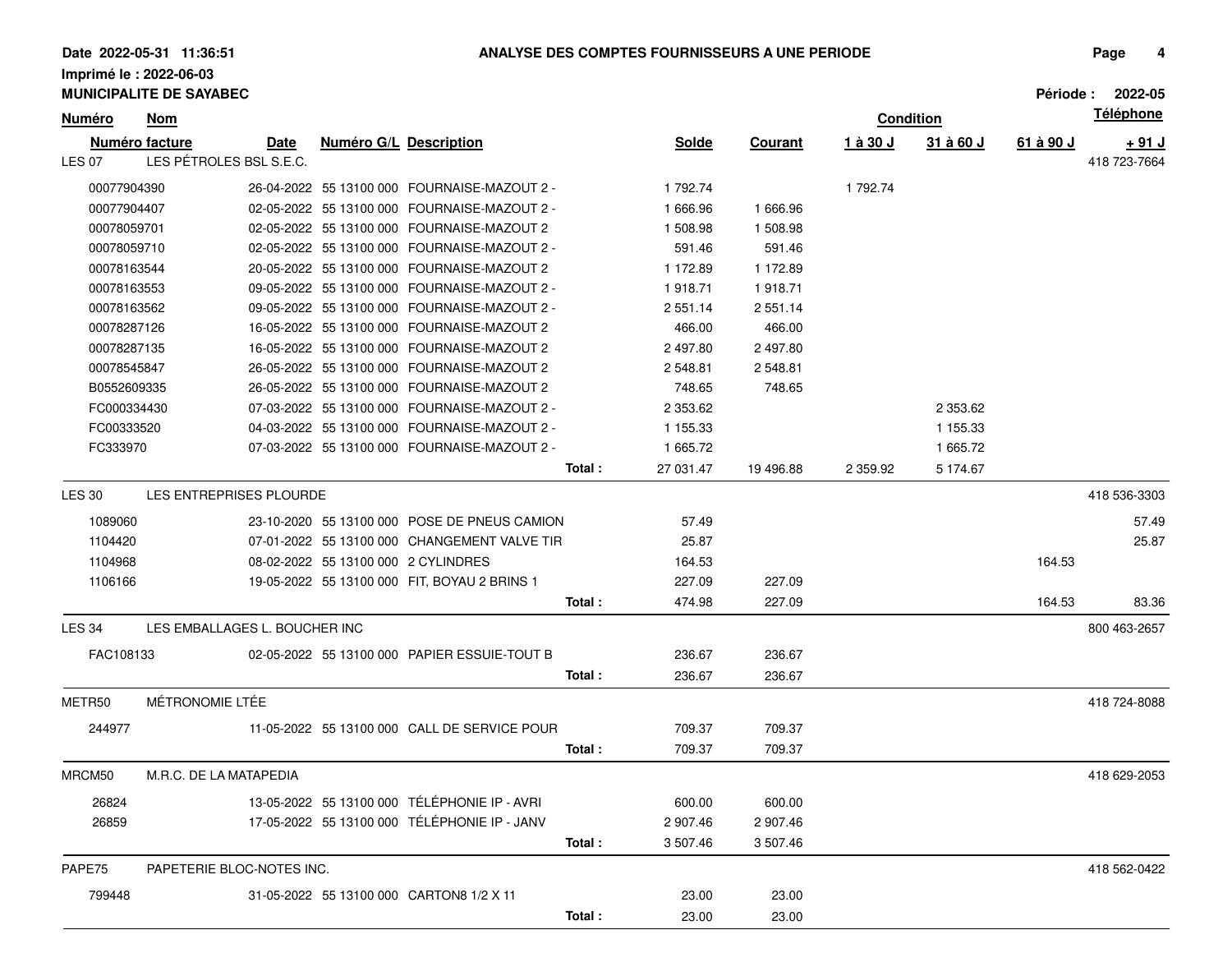|               | <b>MUNICIPALITE DE SAYABEC</b> |      |                                   |                                              |        |              |                |          |                  |           | Période: 2022-05 |
|---------------|--------------------------------|------|-----------------------------------|----------------------------------------------|--------|--------------|----------------|----------|------------------|-----------|------------------|
| <b>Numéro</b> | <b>Nom</b>                     |      |                                   |                                              |        |              |                |          | <b>Condition</b> |           | <b>Téléphone</b> |
|               | Numéro facture                 | Date | <b>Numéro G/L Description</b>     |                                              |        | <b>Solde</b> | <b>Courant</b> | 1 à 30 J | 31 à 60 J        | 61 à 90 J | $+91$ J          |
| PETR50        | PETRO-CANADA                   |      |                                   |                                              |        |              |                |          |                  |           |                  |
| 255030        |                                |      | 27-05-2022 55 13100 000 CARBURANT |                                              |        | 243.62       | 243.62         |          |                  |           |                  |
| 390146        |                                |      | 06-05-2022 55 13100 000 CARBURANT |                                              |        | 234.01       | 234.01         |          |                  |           |                  |
| 392555        |                                |      | 09-05-2022 55 13100 000 CARBURANT |                                              |        | 121.01       | 121.01         |          |                  |           |                  |
| 398360        |                                |      | 16-05-2022 55 13100 000 CARBURANT |                                              |        | 208.85       | 208.85         |          |                  |           |                  |
| 400138        |                                |      | 18-05-2022 55 13100 000 CARBURANT |                                              |        | 115.02       | 115.02         |          |                  |           |                  |
| 407051        |                                |      | 26-05-2022 55 13100 000 CARBURANT |                                              |        | 266.02       | 266.02         |          |                  |           |                  |
| 408163        |                                |      | 27-05-2022 55 13100 000 CARBURANT |                                              |        | 230.32       | 230.32         |          |                  |           |                  |
| 408168        |                                |      | 27-05-2022 55 13100 000 CARBURANT |                                              |        | 46.75        | 46.75          |          |                  |           |                  |
|               |                                |      |                                   |                                              | Total: | 1 465.60     | 1465.60        |          |                  |           |                  |
| PINE50        | PINEAULT CAROLANE              |      |                                   |                                              |        |              |                |          |                  |           | 418 509-2091     |
| 20220323      |                                |      |                                   | 23-03-2022 55 13100 000 HORTICULTURE 2022    |        | 2868.75      |                |          | 2868.75          |           |                  |
|               |                                |      |                                   |                                              | Total: | 2868.75      |                |          | 2868.75          |           |                  |
| POLY50        | ÉCOLE POLYVALENTE DE SAYABEC   |      |                                   |                                              |        |              |                |          |                  |           | 418 536-5431     |
| 039-2022-004  |                                |      |                                   | 17-05-2022 55 13100 000 DÉPLACEMENT DÉCLANCH |        | 96.52        | 96.52          |          |                  |           |                  |
|               |                                |      |                                   |                                              | Total: | 96.52        | 96.52          |          |                  |           |                  |
| PRAX50        | LINDE CANADA INC.              |      |                                   |                                              |        |              |                |          |                  |           | 877 876-7729     |
|               |                                |      |                                   |                                              |        |              |                |          |                  |           |                  |
| 70257964      |                                |      | 22-04-2022 55 13100 000 HÉLIUM    |                                              |        | 699.99       |                | 699.99   |                  |           |                  |
|               |                                |      |                                   |                                              | Total: | 699.99       |                | 699.99   |                  |           |                  |
| <b>PURO25</b> | PUROLATOR INC.                 |      |                                   |                                              |        |              |                |          |                  |           |                  |
| 450527112     |                                |      |                                   | 13-05-2022 55 13100 000 RETOUR MATÉRIEL AMAZ |        | 120.47       | 120.47         |          |                  |           |                  |
|               |                                |      |                                   |                                              | Total: | 120.47       | 120.47         |          |                  |           |                  |
| REAL50        | REAL HUOT INC.                 |      |                                   |                                              |        |              |                |          |                  |           | 418 651-2121     |
| 5509779       |                                |      |                                   | 27-04-2022 55 13100 000 BAGUE DE RÉPARATION, |        | 704.06       |                | 704.06   |                  |           |                  |
| 5511669       |                                |      |                                   | 10-05-2022 55 13100 000 MANCHON DE RÉPARATIO |        | 479.61       | 479.61         |          |                  |           |                  |
| 5513629       |                                |      |                                   | 31-05-2022 55 13100 000 TUYAU, COUDE, GOUGOU |        | 2 546.84     | 2 546.84       |          |                  |           |                  |
| 5514164       |                                |      |                                   | 31-05-2022 55 13100 000 VALVES, MADRIER, 8 R |        | 2872.39      | 2872.39        |          |                  |           |                  |
| 5514175       |                                |      |                                   | 31-05-2022 55 13100 000 VALVES, MADRIER, 8 R |        | 427.74       | 427.74         |          |                  |           |                  |
|               |                                |      |                                   |                                              | Total: | 7 030.64     | 6 326.58       | 704.06   |                  |           |                  |
| RPF50         | RPF LTÉE                       |      |                                   |                                              |        |              |                |          |                  |           | 418 536-5453     |
| 82587         |                                |      | 10-05-2022 55 13100 000 BALLASTRE |                                              |        | 24.23        | 24.23          |          |                  |           |                  |
|               |                                |      |                                   |                                              | Total: | 24.23        | 24.23          |          |                  |           |                  |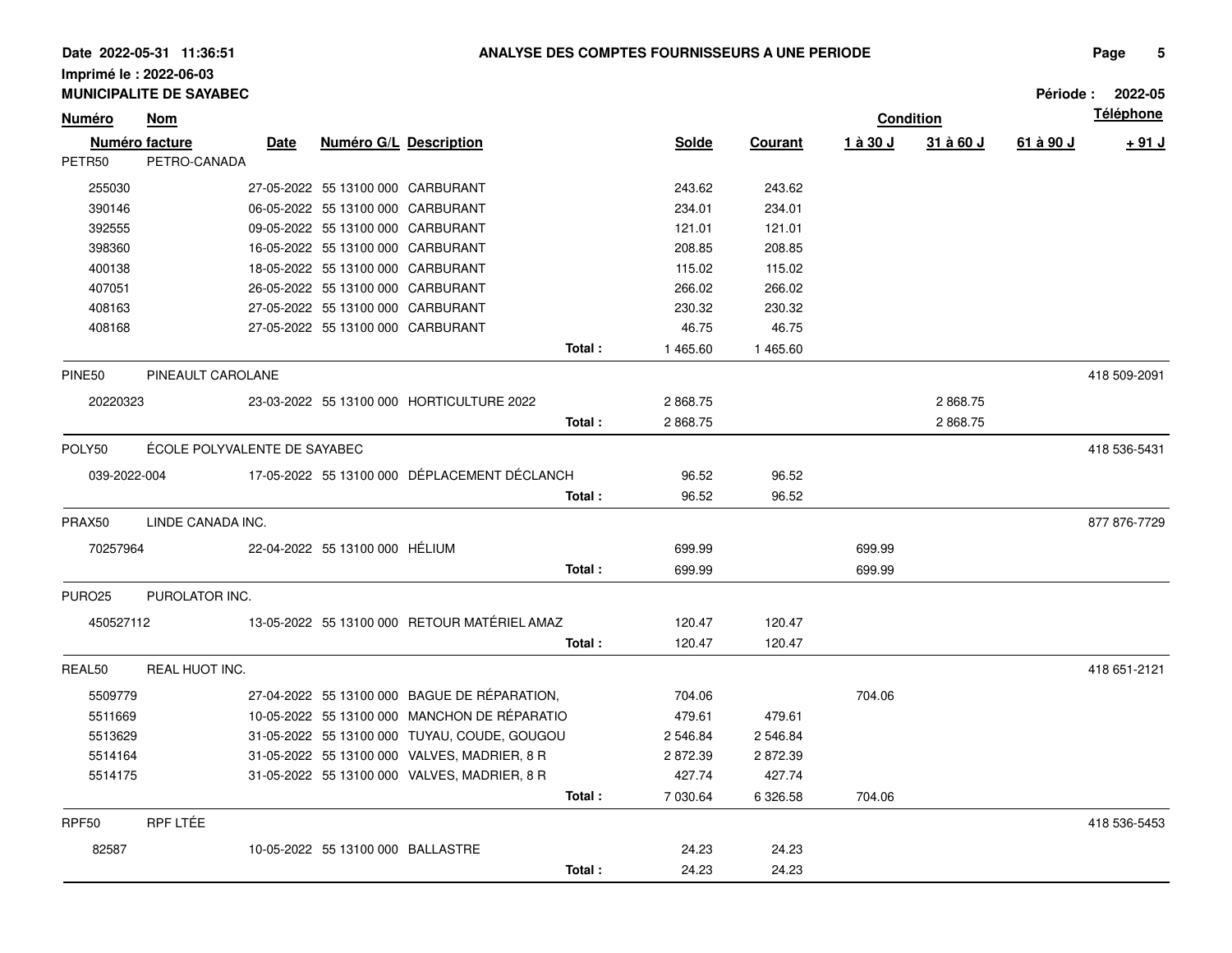|               | <b>MUNICIPALITE DE SAYABEC</b> |             |                               |                                                        |                |                |          |                  |                  | Période: 2022-05 |
|---------------|--------------------------------|-------------|-------------------------------|--------------------------------------------------------|----------------|----------------|----------|------------------|------------------|------------------|
| <u>Numéro</u> | Nom                            |             |                               |                                                        |                |                |          | <b>Condition</b> |                  | <u>Téléphone</u> |
|               | Numéro facture                 | <b>Date</b> | <b>Numéro G/L Description</b> |                                                        | Solde          | <b>Courant</b> | 1 à 30 J | 31 à 60 J        | <u>61 à 90 J</u> | <u>+ 91 J</u>    |
| SANI50        | SANI-MANIC                     |             |                               |                                                        |                |                |          |                  |                  | 418 725-0525     |
| 058090        |                                |             |                               | 17-05-2022 55 13100 000 3 HRS VACUUM                   | 515.67         | 515.67         |          |                  |                  |                  |
|               |                                |             |                               | Total:                                                 | 515.67         | 515.67         |          |                  |                  |                  |
|               | SEAO SEAO-CONSTRUCTO           |             |                               |                                                        |                |                |          |                  |                  | 800 363-0910     |
| 2603772       |                                |             |                               | 01-05-2022 55 13100 000 APPELS D'OFFRES - JE           | 34.26          | 34.26          |          |                  |                  |                  |
|               |                                |             |                               | Total :                                                | 34.26          | 34.26          |          |                  |                  |                  |
| SECU25        | <b>SECURITE BERGER</b>         |             |                               |                                                        |                |                |          |                  |                  | 418 536-5513     |
| 3321          |                                |             |                               | 27-05-2022 55 13100 000 GANTS ANTI-COUPURE,            | 86.17          | 86.17          |          |                  |                  |                  |
| 3367          |                                |             |                               | 31-05-2022 55 13100 000 TROUSSE PREMIERS SOI           | 55.54          | 55.54          |          |                  |                  |                  |
|               |                                |             |                               | Total :                                                | 141.71         | 141.71         |          |                  |                  |                  |
| SERR50        | SERRURIER FILLION INC.         |             |                               |                                                        |                |                |          |                  |                  | 418 562-3217     |
| 40042         |                                |             |                               | 04-04-2022 55 13100 000 MAIN-D'OEUVRE ET PIÉ           | 873.81         |                | 873.81   |                  |                  |                  |
|               |                                |             |                               | Total:                                                 | 873.81         |                | 873.81   |                  |                  |                  |
| SHAW25        | <b>SHAW DIRECT</b>             |             |                               |                                                        |                |                |          |                  |                  |                  |
|               |                                |             |                               |                                                        |                |                |          |                  |                  |                  |
| 20220529      |                                |             |                               | 29-05-2022 55 13100 000 TÉLÉVISION DU 9 JUIN<br>Total: | 66.67<br>66.67 | 66.67<br>66.67 |          |                  |                  |                  |
|               |                                |             |                               |                                                        |                |                |          |                  |                  |                  |
| SOCI25        | POSTES CANADA                  |             |                               |                                                        |                |                |          |                  |                  |                  |
| C172857277    |                                |             |                               | 06-05-2022 55 13100 000 COURRIER DE QUARTIER           | 113.76         | 113.76         |          |                  |                  |                  |
| C172920443    |                                |             |                               | 18-05-2022 55 13100 000 COURRIER DE QUARTIER           | 113.76         | 113.76         |          |                  |                  |                  |
| C172959854    |                                |             |                               | 26-05-2022 55 13100 000 COURRIER DE QUARTIER           | 113.76         | 113.76         |          |                  |                  |                  |
|               |                                |             |                               | Total :                                                | 341.28         | 341.28         |          |                  |                  |                  |
| SSQF25        | <b>SSQ GROUPE FINANCIER</b>    |             |                               |                                                        |                |                |          |                  |                  |                  |
| 1816670       |                                |             |                               | 28-04-2022 55 13100 000 ASSURANCES COLLECTIV           | 2 5 6 5.6 7    |                | 2 565.67 |                  |                  |                  |
|               |                                |             |                               | Total:                                                 | 2 565.67       |                | 2 565.67 |                  |                  |                  |
| STAP25        | STAPLES AVANTAGE               |             |                               |                                                        |                |                |          |                  |                  | 877 272-2121     |
| 53551707      |                                |             |                               | 30-05-2022 55 13100 000 FIREWORX 8.5X11                | 27.83          | 27.83          |          |                  |                  |                  |
| 59236150      |                                |             |                               | 28-04-2022 55 13100 000 PAPIER, 20LBS 8.5X11           | 27.83          |                | 27.83    |                  |                  |                  |
| 59495829      |                                |             |                               | 25-05-2022 55 13100 000 McCAFE, PAPIERS COU            | 466.72         | 466.72         |          |                  |                  |                  |
| 59564212      |                                |             |                               | 31-05-2022 55 13100 000 PAPIER 20 LBS 8.5X11           | 29.46          | 29.46          |          |                  |                  |                  |
|               |                                |             |                               | Total:                                                 | 551.84         | 524.01         | 27.83    |                  |                  |                  |
| SUPE40        | SUPERIEUR PROPANE              |             |                               |                                                        |                |                |          |                  |                  |                  |
| 38760314      |                                |             |                               | 22-03-2022 55 13100 000 LOCATION CYLINDRE 33           | 24.14          |                |          | 24.14            |                  |                  |